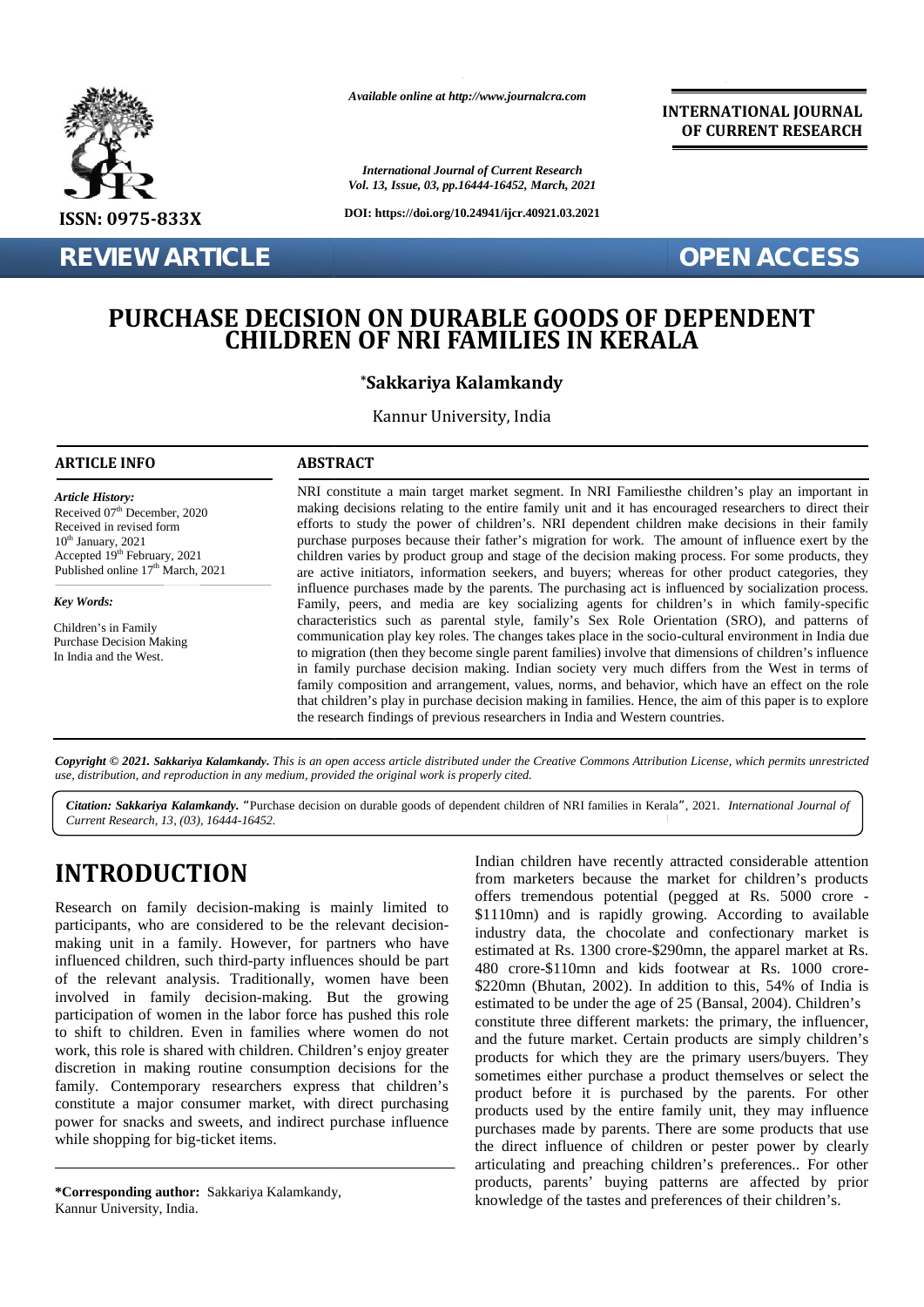This 'passive dictation' of choice is prevalent for a wide variety of daily consumed product items as well as products for household consumption. Also, decision making in households is seen to change with the mere presence of children's. The nature of joint decisions in couple decision making units and family decision making units is seen to be different (Filiatrault and Ritchie, 1980). It is also observed that children's are socialized by their parents to act as rational consumers. After years of direct or indirect observation of parental behavior in the marketplace, they gradually acquire relevant consumer skills from their parents. The amount of influence exerted by children varies by product category and stage of the decision making process. For some products they play a key role in initiating a purchase, while for others they make the final choices. Purchasing act is governed by how they are socialized to act as consumers. Family, peers, and the media are important socializing agents for children, with special features of the family that play an important role, such as parenting style, family sexual role orientation (SRO), and communication methods. The structure of Indian families has been previously characterized as joint families with traditional SRO (that is, the husband predominated in all family affairs). However, owing to influences from the West, the structure of Indian families has changed to nuclear or extended families (nuclear families plus grandparents).

In India, the literature on family decision making is scant and researchers have only partially investigated the role of children along with other members in family purchase decision making. Family structures are undergoing a transformation and Indian society is showing an increase in the number of single parent and dual career families. Though an impressive body of research exists in this field in the West, these parameters also merit investigation in different cultural settings. Studies specific to Indian marketing environment are necessary, as pointed by Webster (2000), "India is an interesting culture in which to explore the antecedents of marital power because its social and intellectual grains operate in ways vastly different from those the West takes for granted. For instance, unlike western culture, where the nuclear and neo local families are both the ideological and factual norm, the joint family has been and continues to be an important element of Indian culture" (p. 1037). Therefore, the aim of this paper is to examine the ways in which former researchers in India and abroad have already explored, critically evaluate what they have done and identify opportunities for future research.. A brief summary of research on influence of children's in family purchase decision making in the West and in India has been summarized in Table 1 and Table 2 respectively.

**ROLE OF CHILDREN'S IN FAMILY PURCHASE DECISION MAKING:**Influence of children's varies by product, product sub-decision, stage of the decision–making process, nature of socializations of children's, families' gender role orientation, demographic features such as age and gender, and also by respondent selected for investigation of relative influence. The following sections contain a brief review of research carried out in this context.

**Influence of Children's By Product Category:** In Western literature, children have been reported to wield a lot of influence in purchase decisions for children's products such as snacks (Ahuja and Stinson, 1993); toys (Burns and Harrison, 1985; Jensen, 1995; Williams and Veeck, 1998); children's wear (Converse and Crawford, 1949; Foxman and Tansuhaj,

1988; Holdert and Antonides, 1997; Van Syckle, 1951); and cereals (Belch et al., 1985; Berey and Pollay, 1968). Children's have been observed to influence decisions for family products also, such as holiday/vacations (Ahuja and Stinson, 1993; Belch et al., 1985; Dunne, 1999; Holdert and Antonides, 1997; Jenkins, 1979); movies (Darley and Lim, 1986); and eating at particular restaurants or even decision making for the family to eat out (Filiatrault and Ritchie, 1980; Williams and Veeck, 1998). Some researchers investigated the role children's play in purchase of children's and family products together (Foxman and Tansuhaj, 1988; Geuens et al., 2002; Hall et al., 1995; Mangleburg et al., 1999; McNeal and Yeh, 1997). Jensen (1995) studied three categories of products—those that are primarily for children's (e.g., toys, candy), products for family consumption (food, shampoo, toothpaste), and parents' products (gasoline, coffee, rice). Similarly, Johnson (1995) selected products as categorized by Sheth (1974)—products for individual use, The influence of children's across product categories and parental responses has been studied with respect to various factors and some studies in this context have been reviewed here.

Berey and Pollay (1968) studied mother and child dyads making purchases of ready-to-eat breakfast cereals. They noted that most products are not directly available to a child and the parents generally act as intermediary purchasing agents for the child. In such cases, the extent of influence a child may have on a parent's purchase decision depends on at least two factors: the child's assertiveness and the parent's child-centeredness. They hypothesized that the more assertive the child, or the more child-centered the mother, the more likely the mother will purchase child's favorite brands. However, they found that the mother played a "gatekeeper" role and bought cereals that weighed strongly on nutrition. In cases of disagreement with the child over brand decisions, the mother tried to superimpose her preferences over those of the child. They reasoned such outcomes stem from the mother's perception of the quality of information possessed by the child. Yet, they found that assertiveness by a child could increase the likelihood of the child having his/her favorite brands purchased.

Children's represent an important target market segment and gain respective attention from the marketing point of view. "Kids today are customers, buyers, spenders, shoppers, consumers" (MCNEAL 1992). Children's play an important role in the consumer market by influencing their parents' purchases (BELCH ET AL. 1985, FOXMAN ET AL. 1989). As quoted in COOK 2003 "Mother and child is a buying team". The marketers and advertisers have observed and analyzed the motherchild bond as a primary market relationship (COOK 2003). The purchasing power of a child has increased beyond what he or she can earn when their "purchase influence" is considered (KRAAK 1998). It is believed that the norm and the tradition of parents deciding in the family have begun to disappear. Communication in the family becomes more open and democratic. Consequently, children's have more influence on family's decision making (MIKKELSEN 2006). Children's have more freedom to choose instead of things being chosen by the parents on what they eat, wear, or buy. The freedom of a child to decide has brought benefit to the food market and other children's industries. Concept of Durables Goods and Non – Durable Goods. Durable products that are a category of consumer goods are not products that should be bought regularly. Some examples of durables was appliances, home and office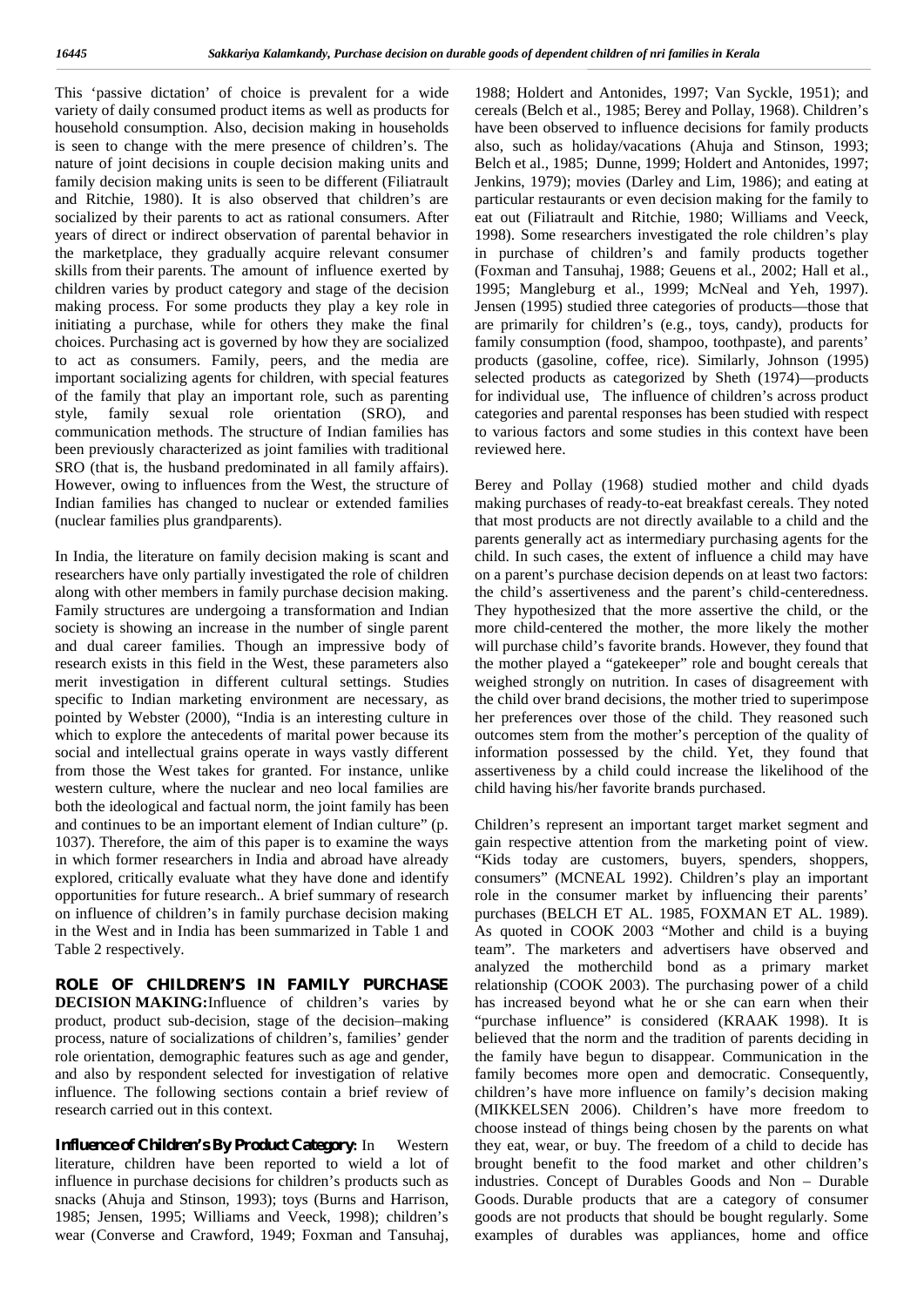furnishings, lawn and garden equipment, consumer electronics, toy makers, small tool manufacturers, sporting goods, photographic equipment, and jewelry. Durable goods are a category of consumer products that do not need to be purchased regularly because they will last a long time(usually lasting for three years or more). They are also called consumer durables or durable. In Economics, a durable good or a hard good is a good that does not quickly wear out, or more specifically, once that yields utility over time rather than being completely consumed in one use. Highly durable goods such as refrigerators, cars, or mobile phones usually continue to be useful for three or more years of use, so durable goods are typically characterized by long periods between successive purchases. Examples of consumer durable goods include cars, Household goods (home appliances, Consumer electronics, Furniture, etc.), Sports equipment, Firearms, and Toys. A car is a durable good. The gasoline that powers it is a non-durable good, or consumable good. Durables have an extended product life and are not typically worn out or consumed quickly when you use them. Because they last, durable goods are often twice as expensive. Vehicles, equipment, furniture, jewelry, consumer electronics, and sporting goods are other examples of durable goods.

#### **Non -Durable goods**

Non -durable goods are that have to be purchased repeatedly over a short period of time. A washing machine is an example of a durable good -- it takes many years and a number uses to completely expend its functionality. The laundry detergent used in the washing machine, on the other hand, is a non durable good -- when the bottle is empty, the detergent must be repurchased. Non - durable goods or soft goods (consumables) are the opposite of durable goods. They may be defined either as goods that are immediately consumed in one use or ones that have a lifespan of less than 3 years. Examples of non durable goods include fast moving consumer goods such as cosmetics and cleaning products, food, fuel, beer, cigarettes, medication, office supplies, packaging and containers, paper and paper products, personal products, rubber, plastics, textiles, clothing, and footwear. While durable goods can usually be rented as well as bought, nondurable goods generally are not rented. While buying durable goods comes under the category of investment demand of goods, buying non-durables goods comes under the category of consumption demand of goods

#### **Importance of the study**

In the old days when there were a lot of children in the family, children were not given importance in the decision making process to make purchases. But today there are only one or two children in the family and they are the center of the care and love of the adults in the family. So importance is given to their likes and dislikes. It has taken a long time for consumer decision-making research to acknowledge children's as important actors in the family decision making process. The focus of previous studies was centered on the role of husbands and wives, who have been considered the relevant decision making unit in the family whereas the children's's role in the family was ignored, overlooked, and neglected. However, later on researchers discovered that a greater importance of the family decision-making process is now being placed on children's. There is an increasing recognition of the children's importance in the family's purchase decisions.

Children's purchasing behavior comprise mental and physical activates of a children's when he wants to buy goods and service to satisfy his needs. It includes both off visible and invisible of buyer. The visible activates refer to the physical activity like actually going to the market place, buying the product and consuming them. The invisible activates on the other hand, refer to mental activates like thinking about the product, deciding to buy or not to buy that product, to buy one brand instead of another etc. Children's behavior is very complex and dynamic also. It is constantly changing requiring certain adjustment. An individual buying behavior is also influenced by internal factors such as needs, habits, instincts, motives, attitudes etc and also by outside or environmental factors such as family, social, groups, culture, status, positions, economic and business conditions. Indian consumer durables industry has witnessed a considerable change over the last few years.

Changing lifestyle and higher disposable income coupled with boom in the real estate and housing industry and a surge in advertising have been instrumental in bringing about sea changes in the consumer behavior pattern. Consumer durables involve any type of product purchased by consumers that is manufactured for long-term use and includes durable goods like TV, Washing Machine, Refrigerator, Laptop/PC, Mobile Phones, Air conditioner. In the competitive market, the prospective buyer is prepared to choose the right brand based on their needs. All the purchase of made by a consumer involves a certain decision making process. A consumer is one who does some physical activities and deliberates to take decisions concerning purchase and to dispose off on to evaluate to products and services. As opposed to many goods that are intended for consumption in short term, consumer durables are intended to endure regular usage for several years or longer before their replacement is required. Every household contains at least a few items that may be considered to be of consumer durable nature. With India being the second fastest growing economy having a huge consumer class, consumer durables have emerged as one of the fastest growing industries in India.

**Scope of the study:** This study is carried out among the children's and parents in Kozhikode district of kerala

#### **Objectives of the study**

#### **The study is undertaken with the following objectives:**

- To Study the purchasing behavior of consumers durable goods.
- To analyses the attitude of Children's in family purchase decision making for durable goods.
- To study the factors influencing the children's role in the family purchase
- decision making for durable goods.
- To analyses the Satisfaction levels of children's family purchase decision
- making for durable goods.
- To Findings, Suggestions and Conclusion.

#### **Hypothesis**

 There is no important difference between the mean scores about Children's attitude at the time of purchasing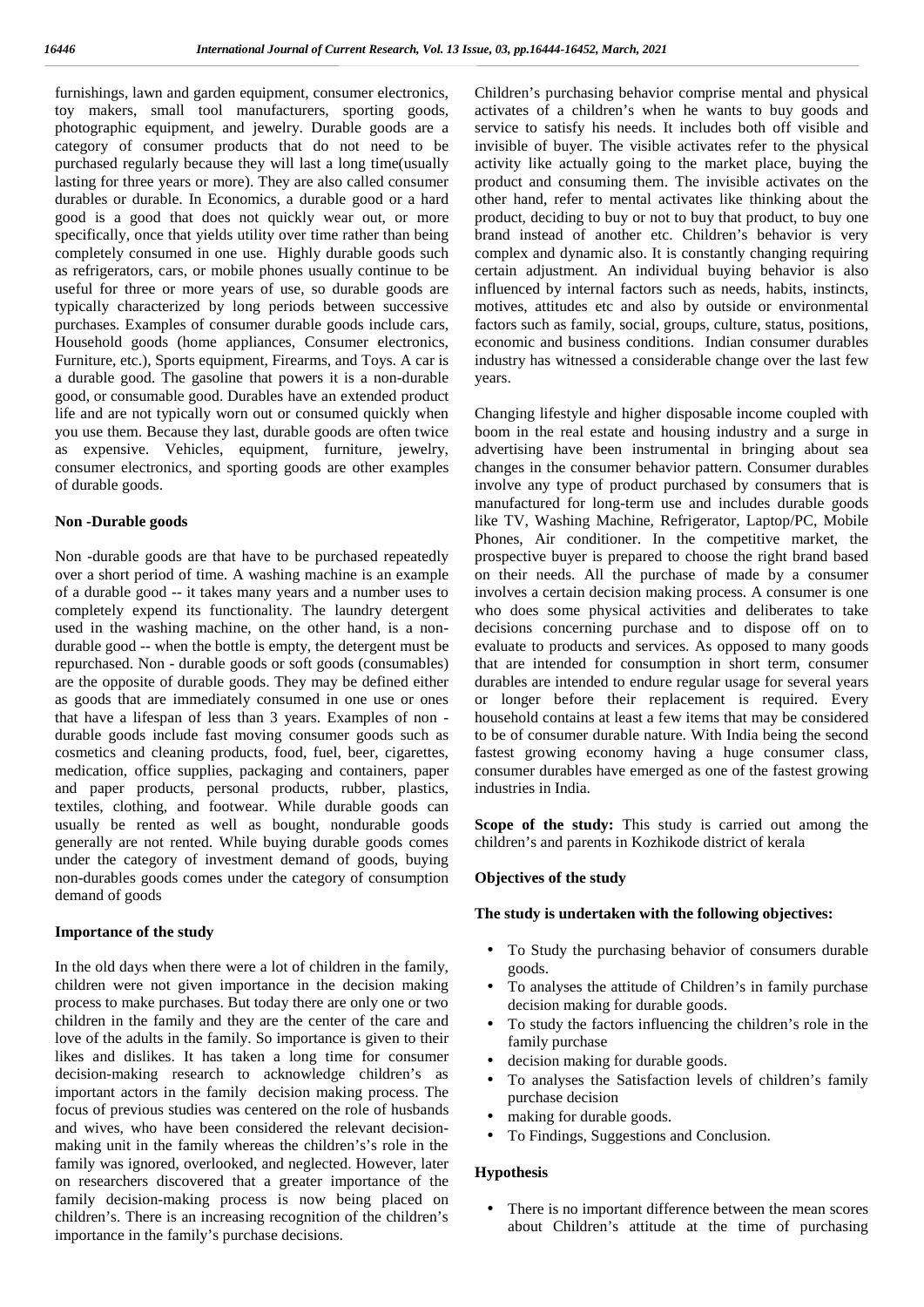- There is no major difference between the mean scores concerning Factors influencing selection of Products with respect to the selected demographic variables. ) There is no major difference between the inconcerning Factors influencing selection of P respect to the selected demographic variables.
- There is no significant difference between the mean ) There is no significant difference between the mean res scores a proposed Satisfaction level of Durable Goods 66. Purchased with respect to the selected demographic variables.
- There is no considerable difference between the mean<br>Consumer satisfaction score with respect to the selected The<br>demographic variable. Consumer satisfaction score with respect to the selected demographic variable.
- Data collection and analysis
- The data collected by the researcher have been grouped eving and regrouped keeping in mind the research questions and the hypotheses framed for the present study. The analyses of data have been made with appropriate statistical tools. ) Data collection and analysis<br>The data collected by the researcher have been grouped<br>and regrouped keeping in mind the research questions<br>and the hypotheses framed for the present study. The<br>analyses of data have been mad
- descriptive analysis of demographic variables and personal details of the respondents  $\big)$
- $\int$  opinion of the respondents towards various features of durable goods
- | product quality factors influencing selected durable goods |
- evaluation the self-attitudes of respondents towards the durable goods purchased by them and customer satisfaction towards the product level  $\big)$
- factors influencing selection of products with respect to demographic variable demographic variable
- Factor-wise children's attitude at the time of purchasing durable goods after consultation with parents: Description of demographic variables of the respondents Factor-wise children's attitude at the time durable goods after consultation with parent of demographic variables of the respondents

| Table 1. Frequency and percentage regarding the demographic |  |  |  |  |  |  |  |  |
|-------------------------------------------------------------|--|--|--|--|--|--|--|--|
| variables of respond ants                                   |  |  |  |  |  |  |  |  |
|                                                             |  |  |  |  |  |  |  |  |

| variables.<br>demographic variable.<br>Data collection and analysis                                                                                                                         | durable goods after consulted with parents with respect to<br>the selected demographic variables.<br>There is no major difference between the mean scores<br>concerning Factors influencing selection of Products with<br>respect to the selected demographic variables.<br>There is no significant difference between the mean<br>scores a proposed Satisfaction level of Durable Goods<br>Purchased with respect to the selected demographic<br>There is no considerable difference between the mean<br>Consumer satisfaction score with respect to the selected |                  |                | It is divulged that 37.74 per cent of the sample respondents<br>were residing in semi urban areas while 34.74 per cent of them<br>were residents of urban areas and 27.52 per cent of them were<br>residing in rural areas. The total respondents consisted of 44.81<br>per cent Hindu respondents, 37.14 per cent Christian<br>respondents and 18.05 per cent Muslim respondents. Out of<br>665 respondents, the greatest proportion of 36.09 per cent was<br>pertaining to the OBC community and the lowest proportion of<br>30.83. per cent of them was pertaining to 'Others' category.<br>The family structure of 62.86 per cent of the sample<br>respondents was found to be nuclear family whereas 37.14 per<br>cent of the respondents were the members of joint family. It is |  |
|---------------------------------------------------------------------------------------------------------------------------------------------------------------------------------------------|--------------------------------------------------------------------------------------------------------------------------------------------------------------------------------------------------------------------------------------------------------------------------------------------------------------------------------------------------------------------------------------------------------------------------------------------------------------------------------------------------------------------------------------------------------------------|------------------|----------------|----------------------------------------------------------------------------------------------------------------------------------------------------------------------------------------------------------------------------------------------------------------------------------------------------------------------------------------------------------------------------------------------------------------------------------------------------------------------------------------------------------------------------------------------------------------------------------------------------------------------------------------------------------------------------------------------------------------------------------------------------------------------------------------|--|
| statistical tools.                                                                                                                                                                          | The data collected by the researcher have been grouped<br>and regrouped keeping in mind the research questions<br>and the hypotheses framed for the present study. The<br>analyses of data have been made with appropriate<br>descriptive analysis of demographic variables and                                                                                                                                                                                                                                                                                    |                  |                | evinced that the family of 34.59 per cent of the respondents<br>consisted of 4 to 5 members and the size of family in respect of<br>15.94 per cent of the respondents was observed to be 8<br>members and above.                                                                                                                                                                                                                                                                                                                                                                                                                                                                                                                                                                       |  |
|                                                                                                                                                                                             | personal details of the respondents<br>opinion of the respondents towards various features of                                                                                                                                                                                                                                                                                                                                                                                                                                                                      |                  |                | 350<br>340                                                                                                                                                                                                                                                                                                                                                                                                                                                                                                                                                                                                                                                                                                                                                                             |  |
| durable goods                                                                                                                                                                               |                                                                                                                                                                                                                                                                                                                                                                                                                                                                                                                                                                    |                  |                | 330                                                                                                                                                                                                                                                                                                                                                                                                                                                                                                                                                                                                                                                                                                                                                                                    |  |
|                                                                                                                                                                                             | product quality factors influencing selected durable goods<br>evaluation the self-attitudes of respondents towards the                                                                                                                                                                                                                                                                                                                                                                                                                                             |                  |                |                                                                                                                                                                                                                                                                                                                                                                                                                                                                                                                                                                                                                                                                                                                                                                                        |  |
|                                                                                                                                                                                             | durable goods purchased by them and customer                                                                                                                                                                                                                                                                                                                                                                                                                                                                                                                       |                  |                | 320<br>Series1                                                                                                                                                                                                                                                                                                                                                                                                                                                                                                                                                                                                                                                                                                                                                                         |  |
|                                                                                                                                                                                             | satisfaction towards the product level                                                                                                                                                                                                                                                                                                                                                                                                                                                                                                                             |                  |                | 310                                                                                                                                                                                                                                                                                                                                                                                                                                                                                                                                                                                                                                                                                                                                                                                    |  |
|                                                                                                                                                                                             | Factors influencing selection of products with respect to                                                                                                                                                                                                                                                                                                                                                                                                                                                                                                          |                  |                | 300                                                                                                                                                                                                                                                                                                                                                                                                                                                                                                                                                                                                                                                                                                                                                                                    |  |
| demographic variable                                                                                                                                                                        |                                                                                                                                                                                                                                                                                                                                                                                                                                                                                                                                                                    |                  |                | 290                                                                                                                                                                                                                                                                                                                                                                                                                                                                                                                                                                                                                                                                                                                                                                                    |  |
|                                                                                                                                                                                             | Factor-wise children's attitude at the time of purchasing<br>durable goods after consultation with parents: Description<br>of demographic variables of the respondents                                                                                                                                                                                                                                                                                                                                                                                             |                  |                | Male<br>Female                                                                                                                                                                                                                                                                                                                                                                                                                                                                                                                                                                                                                                                                                                                                                                         |  |
| Table 1. Frequency and percentage regarding the demographic                                                                                                                                 |                                                                                                                                                                                                                                                                                                                                                                                                                                                                                                                                                                    |                  |                |                                                                                                                                                                                                                                                                                                                                                                                                                                                                                                                                                                                                                                                                                                                                                                                        |  |
|                                                                                                                                                                                             | variables of respond ants                                                                                                                                                                                                                                                                                                                                                                                                                                                                                                                                          |                  |                | <b>Below 12 years</b>                                                                                                                                                                                                                                                                                                                                                                                                                                                                                                                                                                                                                                                                                                                                                                  |  |
| Demographic variables<br>Gender                                                                                                                                                             | Male                                                                                                                                                                                                                                                                                                                                                                                                                                                                                                                                                               | Frequency<br>354 | Percentage     |                                                                                                                                                                                                                                                                                                                                                                                                                                                                                                                                                                                                                                                                                                                                                                                        |  |
|                                                                                                                                                                                             | Female                                                                                                                                                                                                                                                                                                                                                                                                                                                                                                                                                             | 311              | 53.23<br>46.77 | $\blacksquare$ 12-13 years                                                                                                                                                                                                                                                                                                                                                                                                                                                                                                                                                                                                                                                                                                                                                             |  |
| Age                                                                                                                                                                                         | Below 12 years                                                                                                                                                                                                                                                                                                                                                                                                                                                                                                                                                     | 123              | 18.50          |                                                                                                                                                                                                                                                                                                                                                                                                                                                                                                                                                                                                                                                                                                                                                                                        |  |
|                                                                                                                                                                                             | $12-13$ years                                                                                                                                                                                                                                                                                                                                                                                                                                                                                                                                                      | 194              | 29.17          |                                                                                                                                                                                                                                                                                                                                                                                                                                                                                                                                                                                                                                                                                                                                                                                        |  |
|                                                                                                                                                                                             | 14-15 years                                                                                                                                                                                                                                                                                                                                                                                                                                                                                                                                                        | 168              | 25.26          | $\blacksquare$ 14-15 years                                                                                                                                                                                                                                                                                                                                                                                                                                                                                                                                                                                                                                                                                                                                                             |  |
|                                                                                                                                                                                             | $16-17$ years<br>18 years & above                                                                                                                                                                                                                                                                                                                                                                                                                                                                                                                                  | 141<br>39        | 21.07<br>6.00  |                                                                                                                                                                                                                                                                                                                                                                                                                                                                                                                                                                                                                                                                                                                                                                                        |  |
| Place<br>of                                                                                                                                                                                 | Rural                                                                                                                                                                                                                                                                                                                                                                                                                                                                                                                                                              | 183              | 27.52          |                                                                                                                                                                                                                                                                                                                                                                                                                                                                                                                                                                                                                                                                                                                                                                                        |  |
| Residence                                                                                                                                                                                   | Semi Urban                                                                                                                                                                                                                                                                                                                                                                                                                                                                                                                                                         | 251              | 37.74          | $\blacksquare$ 16-17 years                                                                                                                                                                                                                                                                                                                                                                                                                                                                                                                                                                                                                                                                                                                                                             |  |
|                                                                                                                                                                                             | Urban                                                                                                                                                                                                                                                                                                                                                                                                                                                                                                                                                              | 231              | 34.74          |                                                                                                                                                                                                                                                                                                                                                                                                                                                                                                                                                                                                                                                                                                                                                                                        |  |
| Religion                                                                                                                                                                                    | Hindu<br>Muslim                                                                                                                                                                                                                                                                                                                                                                                                                                                                                                                                                    | 298<br>120       | 44.81<br>18.05 |                                                                                                                                                                                                                                                                                                                                                                                                                                                                                                                                                                                                                                                                                                                                                                                        |  |
|                                                                                                                                                                                             | Christian                                                                                                                                                                                                                                                                                                                                                                                                                                                                                                                                                          | 247              | 37.14          |                                                                                                                                                                                                                                                                                                                                                                                                                                                                                                                                                                                                                                                                                                                                                                                        |  |
| Community                                                                                                                                                                                   | OBC                                                                                                                                                                                                                                                                                                                                                                                                                                                                                                                                                                | 240              | 36.09          |                                                                                                                                                                                                                                                                                                                                                                                                                                                                                                                                                                                                                                                                                                                                                                                        |  |
|                                                                                                                                                                                             | SC/ST                                                                                                                                                                                                                                                                                                                                                                                                                                                                                                                                                              | 220              | 33.08          |                                                                                                                                                                                                                                                                                                                                                                                                                                                                                                                                                                                                                                                                                                                                                                                        |  |
|                                                                                                                                                                                             | Others                                                                                                                                                                                                                                                                                                                                                                                                                                                                                                                                                             | 205              | 30.83          |                                                                                                                                                                                                                                                                                                                                                                                                                                                                                                                                                                                                                                                                                                                                                                                        |  |
| Family Structure                                                                                                                                                                            | Joint Family<br>Nuclear Family                                                                                                                                                                                                                                                                                                                                                                                                                                                                                                                                     | 247<br>418       | 37.14<br>62.86 | 250                                                                                                                                                                                                                                                                                                                                                                                                                                                                                                                                                                                                                                                                                                                                                                                    |  |
| Size of family                                                                                                                                                                              | <b>Below 4 Members</b>                                                                                                                                                                                                                                                                                                                                                                                                                                                                                                                                             | 188              | 28.27          | 240                                                                                                                                                                                                                                                                                                                                                                                                                                                                                                                                                                                                                                                                                                                                                                                    |  |
|                                                                                                                                                                                             | 4 to 5 Members                                                                                                                                                                                                                                                                                                                                                                                                                                                                                                                                                     | 230              | 34.59          |                                                                                                                                                                                                                                                                                                                                                                                                                                                                                                                                                                                                                                                                                                                                                                                        |  |
|                                                                                                                                                                                             | 6 to 7 Members                                                                                                                                                                                                                                                                                                                                                                                                                                                                                                                                                     | 141              | 21.20          | 230                                                                                                                                                                                                                                                                                                                                                                                                                                                                                                                                                                                                                                                                                                                                                                                    |  |
|                                                                                                                                                                                             | Members &<br>8.                                                                                                                                                                                                                                                                                                                                                                                                                                                                                                                                                    | 106              | 15.94          | 220                                                                                                                                                                                                                                                                                                                                                                                                                                                                                                                                                                                                                                                                                                                                                                                    |  |
| Total                                                                                                                                                                                       | above                                                                                                                                                                                                                                                                                                                                                                                                                                                                                                                                                              | 665              |                | 210<br>Series1                                                                                                                                                                                                                                                                                                                                                                                                                                                                                                                                                                                                                                                                                                                                                                         |  |
| Table 1 reveals that the sample respondents comprised 53.23<br>per cent of male respondents and 46.77 per cent of female<br>respondents.                                                    | It could be understood that out of total                                                                                                                                                                                                                                                                                                                                                                                                                                                                                                                           |                  |                | 200<br>190<br>180                                                                                                                                                                                                                                                                                                                                                                                                                                                                                                                                                                                                                                                                                                                                                                      |  |
| respondents, the greatest proportion of 29.17 per cent of them<br>belonged to the age group of 12-13 years while the lowest<br>proportion of 6.00per cent of them belonged to the age group | of 18 years and above.                                                                                                                                                                                                                                                                                                                                                                                                                                                                                                                                             |                  |                | Urban<br>Semi<br>Rural<br>Urban                                                                                                                                                                                                                                                                                                                                                                                                                                                                                                                                                                                                                                                                                                                                                        |  |

Table 1 reveals that the sample respondents comprised 53.23 per cent of male respondents and 46.77 per cent of female respondents. It could be understood that out of total respondents, the greatest proportion of 29.17 per cent of them belonged to the age group of 12-13 years while the lowest proportion of 6.00per cent of them belonged to the age group of 18 years and above. Table 1 reveals that the sample respondents comprised 53.23<br>per cent of male respondents and 46.77 per cent of female<br>respondents. It could be understood that out of total<br>respondents, the greatest proportion of 29.17 per





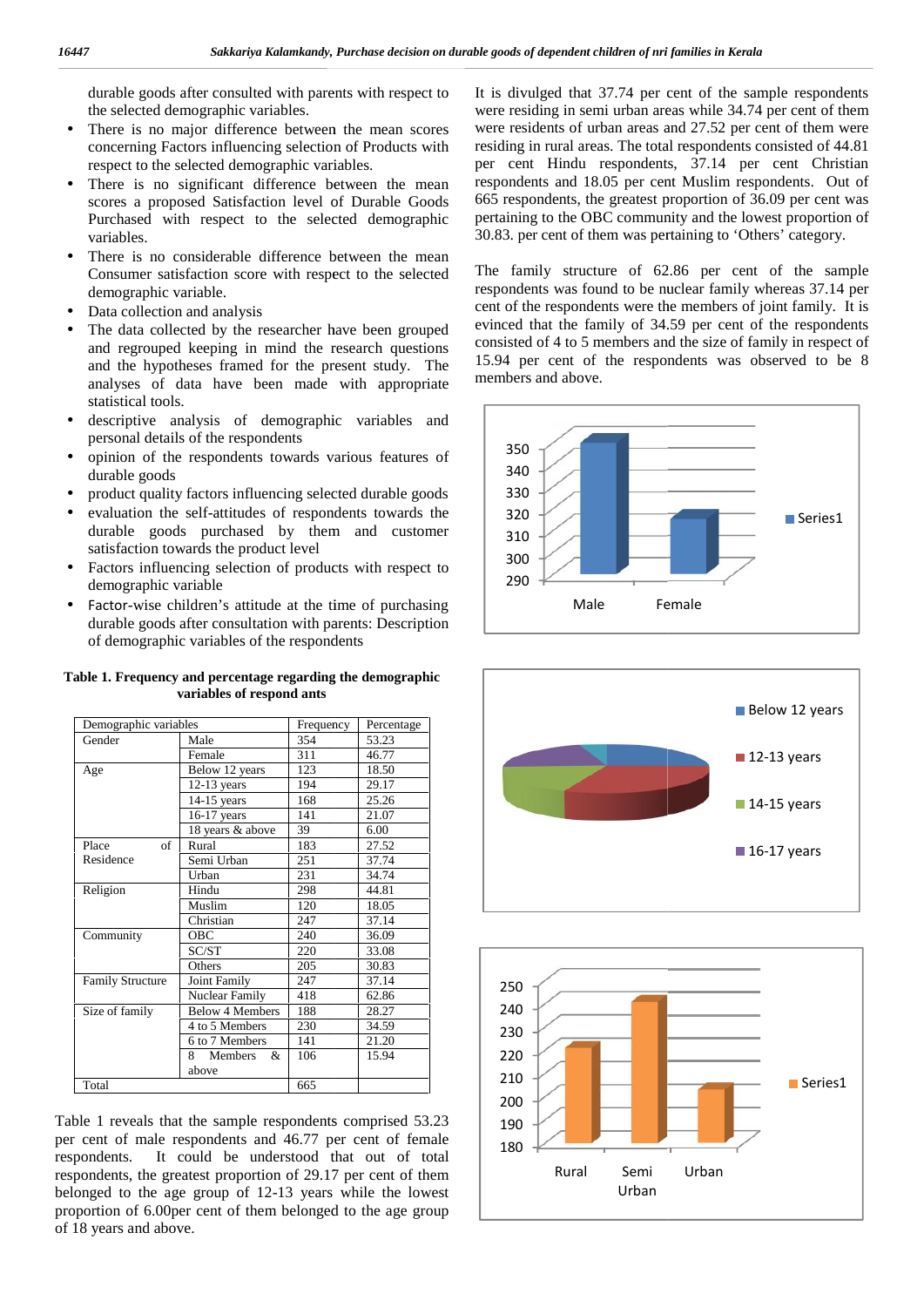



In this section, the personal details of the respondents have been analyzed with simple percentage analysis. For this purpose, personal details like educational qualification of the  $\frac{b}{b}$  by the tamily of 10.22 per parents occupational status of the parents monthly income of Rs.5,000 and Rs.10,000. parents, occupational status of the parents, monthly income of the parents, monthly household expenses of the family, category of school studying and status of school have been  $\frac{01}{2}$ considered as the personal details. The sample respondents were asked to give their data pertaining to these personal details. Each of these personal details have been divided into sub groups and the respondents were asked to state the most appropriate sub group to which they belong to. The frequency of each sub group has been computed and the percentage of each frequency to the total number of respondents has also been computed and presented in the Table 3. source of information about durable goods. It is evinced from the Table 2 that the parents of 20.45 per cent of the respondents have been qualified at under graduate level while an equal proportion of the respondents have their parents qualified up to school level. The parents of 5.00 per cent of the respondents were found to be illiterate whereas the proportion of respondents whose parents have completed post graduate level education has been found to be 15.04 per cent and the In this section, the personal details of the respondents have<br>been analyzed with simple percentage analysis. For this<br>purpose, personal details like educational qualification of the<br>parents, occupational status of the par details. Each of these personal details have been divided into<br>sub groups and the respondents were asked to state the most<br>appropriate sub group to which they belong to. The frequency<br>of each sub group has been computed an each frequency to the total number of respondents has also<br>been computed and presented in the Table 3. source of<br>information about durable goods. It is evinced from the Table<br>2 that the parents of 20.45 per cent of the re proportion of the respondents have their parents qualified up to school level. The parents of 5.00 per cent of the respondents were found to be illiterate whereas the proportion of respondents whose parents have completed

| Table 2. Description of Personal Details of the respondents |
|-------------------------------------------------------------|
|-------------------------------------------------------------|

| Personal details | Frequency          | Percentage |       |
|------------------|--------------------|------------|-------|
| Educational      | <b>Illiterate</b>  | 33         | 5.00  |
| Qualification    | school<br>Up<br>to | 330        | 49.62 |
| of the parents   | level              |            |       |
|                  | Under graduate     | 136        | 20.45 |
|                  | Post graduate      | 100        | 15.04 |
|                  | Others             | 50         | 9.89  |
| Occupational     | Government         | 105        | 15.79 |
| status of        | employee           |            |       |
| the parents      | Private employee   | 255        | 38.34 |
|                  | Business man       | 50         | 7.52  |
|                  | Professionals      | 48         | 7.22  |
|                  | Others             | 207        | 31.13 |
| Monthly income   | Up to 10000        | 224        | 33.68 |
| of the family    | 10001-15000        | 106        | 15.95 |
|                  | 15001 -20000       | 112        | 16.84 |
|                  | 20001-25000        | 160        | 24.06 |
|                  | <b>Above 25000</b> | 63         | 9.47  |
| Monthly          | 5000-10000         | 68         | 10.22 |
| household        | 10001-20000        | 256        | 38.50 |
| expenses of      | 20001-30000        | 204        | 30.68 |
| the family       | Above 30000        | 137        | 20.60 |
| Category         | Government         | 188        | 28.27 |
| of               | Government         | 293        | 44.06 |
| school studying  | Aided              |            |       |
|                  | Private            | 184        | 27.67 |

educational qualification of the parents of 9.89 per cent of the respondents none of the above and they have been supposed to have got other educational qualifications. The results showed that the proportion of respondents whose parents were private employees was found to be 38.34 per cent while the sons/daughters of government employees formed 15.79 per cent of the total respondents. Businessmen were the parents of 7.52 per cent of the respondents and the parents of 7.22 per cent of the respondents were found to be professionals. The parents of 31.13 per cent of the respondents were engaged in occupations other than the above specific occupations. It is to be noted that the monthly income of the family was up to Rs.10,000 for 33.68 per cent of the respondents whereas the family of 15.95 per cent of the respondents have earned a month income of Rs.10,001 to Rs.15,000. The monthly income of 16.84 per cent of the respondents has been ascertained to be Rs.15,001 to Rs.20,000 while 24.06 per cent of the respondents have stated that the monthly income of their respective family ranged between Rs.20,001 and Rs.25,000. The family of 9.47 per cent of the total respondents have earned a monthly income of above Rs.25,000. It could be divulged that the monthly household expenses incurred by the family of 10.22 per cent of the respondents was between Monthly household expenses of Rs.10,001 to Rs.20,000 have been by the family of 38.50 per cent of the respondents whereas 30.68 per cent of the respondents mentioned that their family have spent Rs.20,001 to Rs.30,000 as monthly household expenses. There have been 20.60 per cent of the respondents whose family have spent monthly household expenses of more than Rs.31,000. According to 28.27 per cent of the respondents, the school where they have studied has been Government school while the respondents who have studied in private schools have formed 44.06 per cent of the total respondents and 27.67 per cent of the respondents has been found to have studied in Government aided schools. **EXAMPLE AND THE CONSULTION CONTINUOS CONFIDENTIAL CONFIDENTIAL CONFIDENTIAL CONFIDENTIAL CONFIDENTIAL CONFIDENTIAL CONFIDENTIAL CONFIDENTIAL CONFIDENTIAL CONFIDENTIAL CONFIDENTIAL CONFIDENTIAL CONFIDENTIAL CONFIDENTIAL C** educational qualification of the parents of 9.89 per cent of the respondents none of the above and they are suces showed that the proportion of respondents whose parents were private employees was found to be 38.34 per cen Rs.10,001 to Rs.20,000 have been by the family of 38.50 per cent<br>of the respondents whereas 30.68 per cent of the respondents<br>mentioned that their family have spent Rs.20,001 to Rs.30,000 as<br>monthly household expenses. The Hindu (Dualitecistics)<br>
Christianian (Fig. to school 350<br>
Christianian (Fig. 16 and 2000)<br>
Christianian (Fig. 1996)<br>
Constant of the partners (Fig. 1996)<br>
School of the fig. 1996)<br>
School of the fig. 1990)<br>
School of the Convention and 11 minutos of  $\mu$  minutos of  $\mu$  minutos of  $\mu$  minutos of  $\mu$  minutos of  $\mu$  minutos of  $\mu$  minutos of  $\mu$  minutos of  $\mu$  minutos of  $\mu$  minutos of  $\mu$  minutos of  $\mu$  minutos of  $\mu$  minutos of

**Table 3. Source of information about durable goods** 

| Sources of information | Frequency | Per cent |
|------------------------|-----------|----------|
| Advertisement          | 262       | 39.40    |
| Friends                | 110       | 16.54    |
| <b>Family Members</b>  | 125       | 18.80    |
| Celebrities            | 168       | 25.26    |
| Total                  | 665       |          |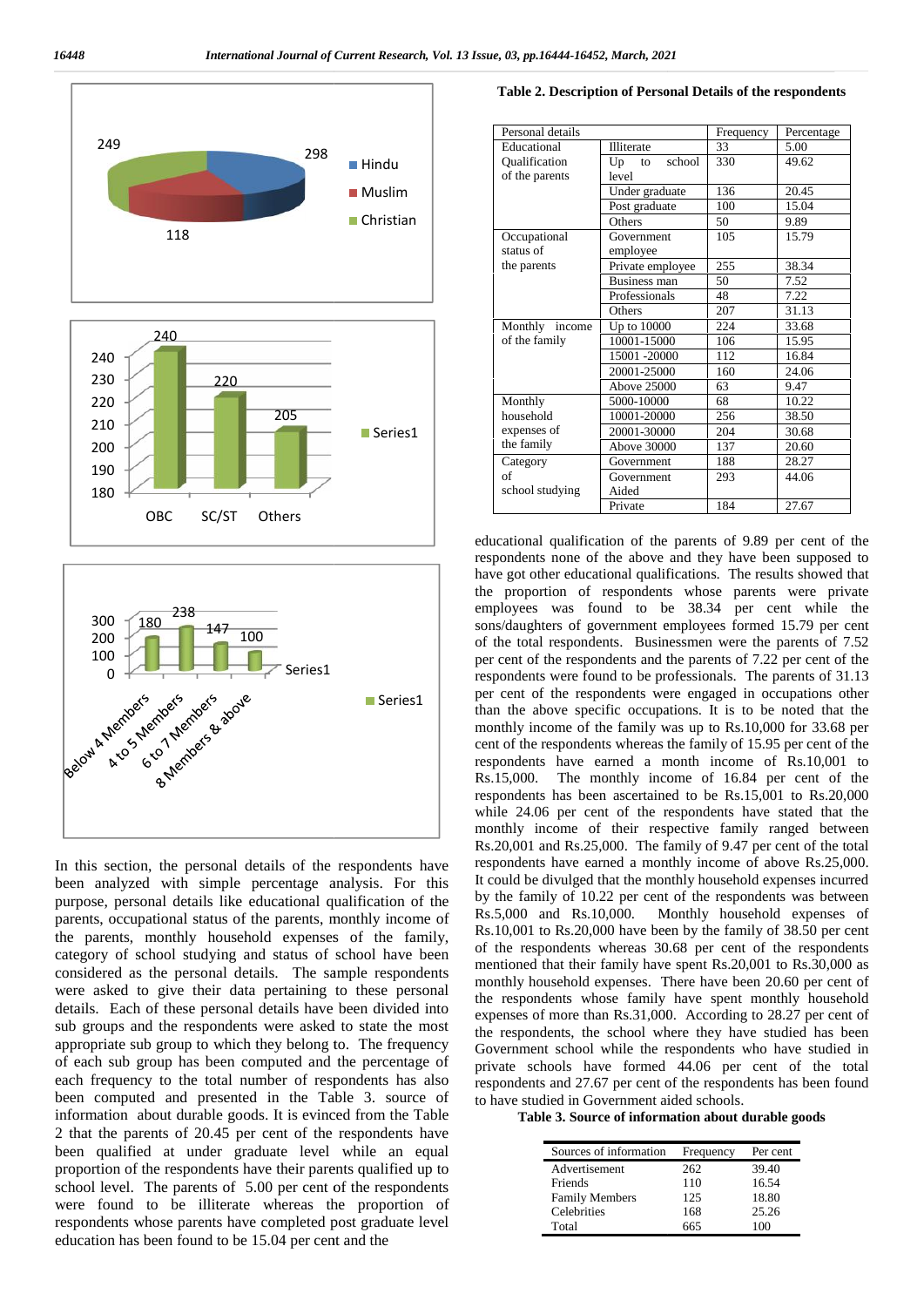From the table 3 it is evinced that advertisement has been the source of information about durable goods for 39.40 percent of the respondents whereas friends have provided information about durable goods to 16.54 percent of the respondents. The information about durable goods has been furnished to 18.80 percent of the respondents by their family members. Relatives have acted as a source of information about durable goods in respect of 25.26 percent of the respondents whereas celebrities have been stated to be the source of information about durable good for another7percent of the respondents. Opinion on Types of Durable Goods now using in residence. The Types of Durable Goods used in residence have been categorized as Television, Refrigerator, Air Conditioner, Washing Machine, Computers, Digital Camera, Bicycle, Bike, Car, Electronic Goods, Others. An attempt has been made in this study to analyze the opinion of respondents regarding the types of durable goods used by them in their residences.

**Table 4 Opinion on Types of Durable Goods now using in residence**

| Types of durable         | No     |               | Yes    |       |
|--------------------------|--------|---------------|--------|-------|
| goods now using          | Number | $\frac{0}{0}$ | Number | $\%$  |
| Television               | 45     | 6.77          | 620    | 93.23 |
| Refrigerator             | 153    | 23.01         | 512    | 76.99 |
| Air conditioner          | 421    | 63.31         | 244    | 36.69 |
| Washing machine          | 445    | 66.92         | 220    | 33.08 |
| Computers                | 442    | 66.47         | 223    | 33.53 |
| Digital Camera           | 529    | 79.55         | 136    | 20.45 |
| Bicycle                  | 257    | 38.65         | 408    | 61.35 |
| Car                      | 407    | 61.20         | 258    | 38.80 |
| <b>Other Electronics</b> | 301    | 45.26         | 364    | 54.74 |

The table 4 implies that television has been used by 93.23 per cent of the respondents. It is found that 76.99 per cent of the respondents have been using refrigerator and 23.01 per cent of them have not been using refrigerator. Air conditioner is found to be used by 36.69 per cent of the respondents and not used by 63.31per cent of the respondents. Washing machine forms part of the durable goods used by 33.08 per cent of the respondents and it is learned that 66.92 per cent of the respondents have not been using washing machine.

Computers have been used in the residences of 33.53 per cent of the respondents and not used in the residences of 66.47 per cent of the respondents. It is found that per cent of the respondents have been using digital camera while it is not used by 79.55 per cent of the respondents. Bicycle users formed per cent of the total respondents while the proportion of non users of bicycle was found to be 38.65 per cent. It is revealed by 61.35 per cent of the respondents that they have been using bike. Car is one of the durable goods used by 38.80 per cent of the respondents and it is not used by 61.20 per cent of the respondents. It could be observed that 54.74 per cent of the respondents have been using other electronic goods and 45.26 per cent of the respondents have not been using other electronic goods.

| Table 5. Place of purchasing the durable goods |  |
|------------------------------------------------|--|
|------------------------------------------------|--|

| Place of purchase   | Frequency | Per cent |
|---------------------|-----------|----------|
| Exclusive showrooms | 138       | 20.15    |
| <b>Stalls</b>       | 146       | 21.95    |
| Company showrooms   | 183       | 27.51    |
| Online              | 90        | 6.01     |
| Authorized dealers  | 108       | 24.38    |
| Total               |           |          |

Table 5proclaims that the durable goods have been purchased by 20.15 per cent of the respondents from exclusive showrooms while the stalls have been the place of purchasing durable goods for 21.95 per cent of the respondents. It is observed that 27.51 per cent of the respondents selected company showroom for the purchase of durable goods and 6.01 per cent of the respondents have bought the durable goods by placing orders through online services durable goods have been purchased from authorised dealers by 24.38 per cent of respondent.

| Person plan or              | Frequency | Per cent |
|-----------------------------|-----------|----------|
| organize                    |           |          |
| Mother                      | 118       | 17.74    |
| Father                      | 80        | 12.03    |
| Myself                      | 50        | 7.52     |
| Mother and Father           | 128       | 19.25    |
| Myself with Mother          | 49        | 7.37     |
| Myself with Father          | 14        | 2.11     |
| <b>Brother and Sister</b>   | 37        | 5.56     |
| Myself with Father and      | 25        | 3.76     |
| Mother                      |           |          |
| <b>Myself with Brothers</b> | 9         | 1.35     |
| and Sisters                 |           |          |
| Father and Mother with      | 38        | 5.71     |
| <b>Brothers</b>             |           |          |
| The Whole Family            | 117       | 17.59    |
|                             | 665       | 100.00   |

**Table 6. Opinion about the person plan or organize buying durable goods**

According to the Table 6, mother has been the decision maker in the family of 17.74 per cent of the respondents for the purchase of durable goods while the purchase decision has been made by father in respect of 12.03 per cent of the respondents. Self decision has been made by 7.52 per cent of the respondents for the purchase of durable goods. It is the decision of father and mother to purchase durable goods in the family of 19.25 per cent of the respondents.

The respondent along with mother has made purchase decision of durable goods in the case of families of 7.37 per cent of the respondents. The purchase decision has been made by the respondent along with father in respect of the families of 2.11 per cent of the respondents. Brothers and sisters of 5.56 per cent of the respondents have made the purchase decision of durable goods. It is the respondents along with parents who made purchase decision of durable goods in respect of 3.76 per cent of the respondents. It is revealed by 1.35 per cent of the respondents that they have made purchase decision along with brothers and sisters. Parents of 5.71 per cent of the respondents along with their brothers have made purchase decision of durable goods. Table 7 Opinion about Reasons for Replacing the Durable Goods Opinion about Reasons for Replacing the Durable Goods. The reasons for replacing the Durable Goods considered under the study are: Low price for new products; Old model for existing goods; Better Quality /features of the new products; Innovative technology of the products; Superior performance of the new products; Easy to Maintain the new goods; Availability of the indoor service; Low life time of the existing goods; Availability of spare parts in latest technology; Portability of the goods". The distribution of ranks for the various factors assigned by the respondents have been shown in the Table No. 7. Regarding the factor "availability of the indoor service" 11% of the respondents' assigned rank one, 13% of the respondents assigned rank two, 8% of the respondents assigned rank three, 17% of the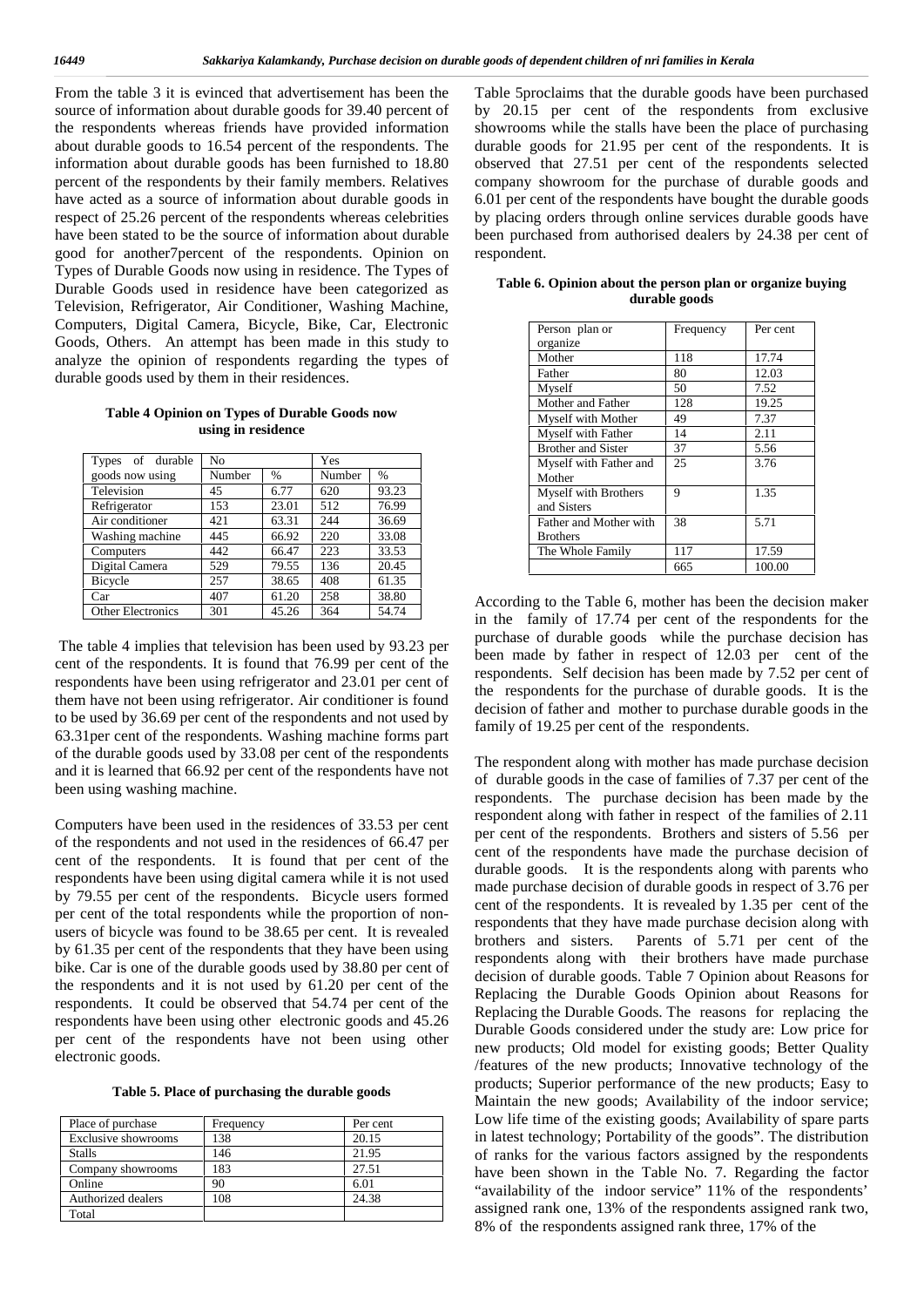| Reasons for Replacing                 | Rank |               |     |                |     |      |                |      |     |      |     |                |                |                |     |                |    |    |     |      | Total |
|---------------------------------------|------|---------------|-----|----------------|-----|------|----------------|------|-----|------|-----|----------------|----------------|----------------|-----|----------------|----|----|-----|------|-------|
|                                       |      |               | 2   |                | 3   |      | $\overline{4}$ |      | 5   |      | 6   |                | $\overline{7}$ | 8              |     | 9              |    |    | 10  |      |       |
|                                       | N    | $\frac{0}{0}$ | N   | $\frac{0}{0}$  | N   | $\%$ | N              | $\%$ | N   | $\%$ | N   | $\%$           | N              | %              | N   | $\%$           | N  | %  | N   | $\%$ |       |
| price<br>for<br>Low<br>new            | 101  | 15            | 49  | $\overline{7}$ | 35  | 5    | 37             | 6    | 120 | 18   | 49  | $\overline{7}$ | 48             | $\overline{7}$ | 110 | 17             | 27 | 4  | 89  | 13   | 665   |
| products                              |      |               |     |                |     |      |                |      |     |      |     |                |                |                |     |                |    |    |     |      |       |
| Old model for existing                | 35   | 5             | 46  | $\overline{7}$ | 39  | 6    | 60             | 9    | 78  | 12   | 57  | 9              | 88             | 13             | 117 | 18             | 74 | 11 | 71  | 11   | 665   |
| goods                                 |      |               |     |                |     |      |                |      |     |      |     |                |                |                |     |                |    |    |     |      |       |
| Better quality/ Features              | 85   | 13            | 31  | 5              | 56  | 8    | 26             | 4    | 50  | 8    | 55  | 8              | 82             | 12             | 121 | 18             | 86 | 13 | 73  | 11   | 665   |
| of new products                       |      |               |     |                |     |      |                |      |     |      |     |                |                |                |     |                |    |    |     |      |       |
| Innovative technology                 | 59   | 9             | 48  | $\overline{7}$ | 38  | 6    | 62             | 9    | 61  | 9    | 83  | 12             | 117            | 18             | 79  | 12             | 79 | 12 | 39  | 6    | 665   |
| of the products                       |      |               |     |                |     |      |                |      |     |      |     |                |                |                |     |                |    |    |     |      |       |
| Superior performance of               | 59   | $\mathbf Q$   | 49  | $\overline{7}$ | 52  | 8    | 73             | 11   | 94  | 14   | 94  | 14             | 64             | 10             | 50  | 8              | 82 | 12 | 48  | 7    | 665   |
| the new products                      |      |               |     |                |     |      |                |      |     |      |     |                |                |                |     |                |    |    |     |      |       |
| Easy to maintain the                  | 41   | 6             | 62  | 9              | 40  | 6    | 75             | 11   | 86  | 13   | 137 | 21             | 74             | 11             | 36  | 5              | 61 | 9  | 53  | 8    | 665   |
| new goods                             |      |               |     |                |     |      |                |      |     |      |     |                |                |                |     |                |    |    |     |      |       |
| of<br>Availability<br>the             | 70   | 11            | 84  | 13             | 51  | 8    | 112            | 17   | 64  | 10   | 67  | 10             | 74             | 11             | 54  | 8              | 39 | 6  | 50  | 8    | 665   |
| indoor service                        |      |               |     |                |     |      |                |      |     |      |     |                |                |                |     |                |    |    |     |      |       |
| Low life time<br><sub>of</sub><br>the | 72   | 11            | 87  | 13             | 157 | 24   | 86             | 13   | 33  | 5    | 51  | 8              | 44             | $\tau$         | 60  | 9              | 53 | 8  | 22  | 3    | 665   |
| existing goods                        |      |               |     |                |     |      |                |      |     |      |     |                |                |                |     |                |    |    |     |      |       |
| Availability<br>of<br>spare           | 61   | 9             | 136 | 20             | 107 | 16   | 85             | 13   | 31  | 5    | 28  | $\overline{4}$ | 34             | 5              | 32  | 5              | 83 | 12 | 68  | 10   | 665   |
| latest<br>parts<br>in                 |      |               |     |                |     |      |                |      |     |      |     |                |                |                |     |                |    |    |     |      |       |
| technology                            |      |               |     |                |     |      |                |      |     |      |     |                |                |                |     |                |    |    |     |      |       |
| Portability of the goods              | 100  | 15            | 90  | 14             | 86  | 13   | 52             | 8    | 34  | 5    | 46  | $\overline{7}$ | 29             | 4              | 47  | $\overline{7}$ | 54 | 8  | 127 | 19   | 665   |

#### **Table 8. Friedman Test**

| Factrors                         | Mean | <b>SD</b> | Mean Rank | Reliability |
|----------------------------------|------|-----------|-----------|-------------|
| Low price level                  | 4.46 | 0.88      | 4.93      |             |
| Brand popularity of the products | 4.09 | 0.92      | 4.17      |             |
| Safety of the goods              | 3.84 | 1.15      | 3.73      |             |
| <b>Quality of products</b>       | 3.72 | 1.20      | 3.55      |             |
| Innovative features of products  | 3.81 | 1.22      | 3.75      |             |
| Comfortability of the products   | 3.95 | 1.17      | 3.99      |             |
| Easy to handle the products      | 3.87 | 1.24      | 3.89      |             |

respondents assigned rank four, 10% of the respondents assigned rank five, 10% of the respondents assigned rank six, 11% of the respondents assigned rank seven, 8% of the respondents assigned rank Eight, 6% of the respondents assigned rank Nine and 8% of the respondents assigned rank Ten. Regarding the factor "Low life time of the existing goods" 11% of the respondents' assigned rank one, 13% of the respondents assigned rank two, 24% of the respondents assigned rank three, 13% of the respondents assigned rank four, 5% of the respondents assigned rank five, 8% of the respondents assigned rank six, 7% of the respondents assigned rank seven, 9% of the respondents assigned rank Eight, 8% of the respondents assigned rank Nine and 3% of the respondents assigned rank Ten. Regarding the factor "availability of spare parts in latest technology" 9% of the respondents' assigned rank one, 20% of the respondents assigned rank two, 16% of the respondents assigned rank three, 13% of the respondents assigned rank four, 5% of the respondents assigned rank five, 4% of the respondents assigned rank six, 5% of the respondents assigned rank seven, 5% of the respondents assigned rank Eight, 12% of the respondents assigned rank Nine and 10% of the respondents assigned rank Ten. Regarding the factor "Portability of the goods" 15% of the respondents' assigned rank one, 14% of the respondents assigned rank two, 13% of the respondents assigned rank three, 8% of the respondents assigned rank four, 5% of the respondents assigned rank five, 7% of the respondents assigned rank six, 4% of the respondents assigned rank seven, 7% of the respondents assigned rank Eight, 8% of the respondents assigned rank Nine and 19% of the respondents assigned rank Ten. The analysis shows that majority of the respondents' assigned rank Five for the factor "Low price for new products".

Towards "Old model for existing goods" majority of the respondents assigned rank Tenth, towards "Better Quality /features of the new products" majority of the respondents assigned rank Eight, towards "Innovative technology of the products" majority of the respondents assigned rank Ninth, towards "Superior performance of the new products" majority of the respondents assigned rank Sixth, towards 'Easy to Maintain the new goods' assigned rank Seven towards<br>
'availability of the indoor service', maiority of the 'availability of the indoor service', majority of the respondents assigned rank for fourth towards 'Low life time of the existing goods' assigned rank One, towards 'availability of spare parts in latest technology' assigned rank Two, towards 'Portability of the goods' assigned rank Three. In order to identify the factor which is more influencing the respondent towards attitude the Garret Rank analysis was used and the results were given in Table 7. It could be noted from the above table that among the 10 factors "Low life time of the existing goods" was ranked first. It is followed by the "availability of spare parts in latest technology" was ranked second and "Portability of the goods" was ranked third. Product quality factors influencing Selected Durable Goods Purchase. Product quality factors influencing Selected Durable Goods Purchase. The Table 8 describes the distribution of the Opinion about Product quality factors influencing Selected Durable Goods Purchased regarding the factors "Low Price Level, Brand Popularity of the products, Safety of the goods, Quality of the products, Innovative Features of the products, comfort ability of the products, Easy to handle the products". It is clear from the table 8 that 1% of the respondents strongly disagreed, 3% of the respondents are disagreed, 10% of the respondents are neutral, 21% of the respondents are agreed and 65% of the respondents are strongly agreed that 'Low Price Level'.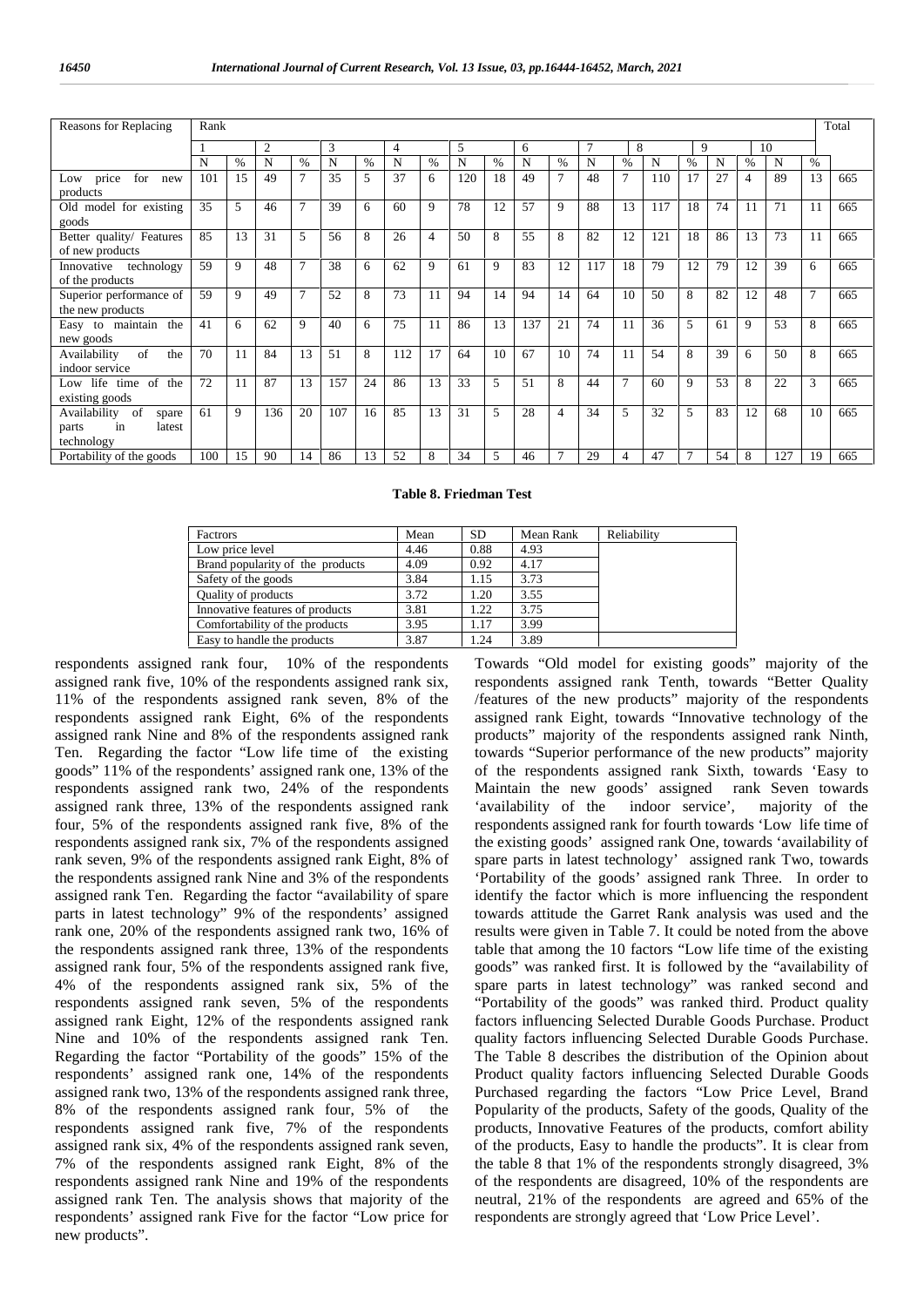Regarding the factor "Brand Popularity of the products" 2% of the respondents are strongly disagreed, 4% of the respondents are disagreed, 17% of the respondents are neutral, 39% of the respondents are agreed and 38% of the respondents are strongly agreed. It is clear from the table 8 that majority of the respondents are neutral with the factor of "Brand Popularity of the products, Quality of the products", strongly agreed with the factor of "Low Price Level, Safety of the goods, Innovative Features of the products, comfort ability of the products, Easy to handle the products". In order to identify the factor which is more influencing the respondent towards attitude the Friedman's test analysis was used and the results were given in Table 8

#### **FINDINGS OF THE STUDY**

The findings arrived at from the forgoing chapter of the study would be summarized here under: Demographic variables of the Respondents: The 53.23 highest per cent of the respondents are male and 46.77 lowest per cent of the respondents are female. The 29.17 per cent greatest proportion of them belonged to the age group of 12-13 years and 6.00 per cent lowest proportion of them belonged to the age group of 18 years. The 37.74 per cent of the highest sample respondents were residing in semi urban areas while 27.52 per cent of them lowest respondents were residing in rural areas. The 44.81 per cent highest respondents are Hindu and 18.05 per cent lowest respondents are Muslim. The 33.08 per cent was pertaining to the SC/ST community and the lowest proportion of 33.83 per cent of them was pertaining to 'Others' category. 36.09 percent respondents belongs to OBC. The 62.86 per cent of the sample respondents was found to be nuclear family whereas 37.14 per cent of the respondents were the members of joint family. The 34.59 per cent of the respondents consisted of 4 to 5 members and the size of family in respect of 15.94 per cent of the respondents was observed to be 8 members and above.

**Personal Findings of the Respondents:** The 20.45 per cent of the respondents have been qualified at under graduate level while an equal proportion of the respondents have their parents qualified up to school level and 49.62 per cent of the respondents none of the above and they have been supposed to have got other educational qualifications. The proportion of respondents whose parents were private employees was found to be 38.34 per cent while the sons/daughters of government employees formed 15.79 per cent of the total respondents. The monthly income of the family was up to Rs.10,000 for 33.68 per cent of the respondents and 24.06 per cent of the total respondents have earned a monthly income of above Rs.25,000. The Monthly household expenses of Rs.10,001 to Rs.20,000 have been by the family of 38.50 per cent of the respondents and 20.60 per cent of the respondents whose family have spent monthly household expenses of more than Rs.30,000.

The 28.27 per cent of the respondents, the school where they have studied has been Government school and the respondents who have studied in private schools have formed 27.57 per cent of the total respondents. The proportion of respondents who have completed their school education in aided higher secondary school was found to be 44.06 per cent of the total respondents. The information about durable goods has been furnished to 18.80 per cent of the respondents by their family members and Relatives and celebrities have acted as the source of information about durable goods in respect of 25.26 per cent of the respondents. It is observed that 27.51 per cent of the

respondents selected company showrooms for the purchase of durable goods and 6.01 per cent of the respondents have bought the durable goods by placing orders through online services. It is the decision of father and mother to purchase durable goods in the family of 19.25 per cent of the respondents and 1.35 per cent of the respondents that they have made purchase decision along with brothers and sisters. It could be noted from the above table that among the 10 factors "Low life time of the existing goods" was ranked first. It is followed by the "availability of spare parts in latest technology" was ranked second. The majority of the respondents are neutral with the factor of "Brand Popularity of the products, Quality of the products", strongly agreed with the factor of "Low Price Level, Safety of the goods, Innovative Features of the products, comfort ability of the products, Easy to handle the products". 37% of the respondents are strongly agreed that 'Long life time usage of the products' and 32% of the respondents to the Product service factors influencing Selected Durable Goods Purchased. 36% of the respondents are strongly agreed that 'Availability of the spare parts' and the lowest 2% of the respondents is strongly disagreed. v The majority of the respondents are strongly agreed with the factor of "Availability of the spare parts, Offers during seasons or Off - Seasons, Variety/Design of the products, Special Gifts and Discounts to the products, Re-value of the products, Availability of the goods, Easy to handle the products", agreed with the factor of "Offers during seasons or Off - Seasons". The majority of the respondents are strongly agreed with the factor of "I feel delight before enter the shop, The children's expectation is non-fulfillment at the time of purchasing place, children's think parents appreciate my choice at the time of purchasing place, I feel very happy to make an own decision, To find attractive colors of the Product, Parents motivating/encouraging children's own decision".

The majority of the respondents are strongly agreed with the factor of "To check variety of design, Reasonable Price of the products, To think portability size of the products, Purchase more than one products at the time of purchasing place". The majority of the respondents are strongly agreed with the factor of "Difference between two company products, Innovative features of the products, To think attractive showroom appearance, Decision change at the time of purchasing place, Latest technology used in the products". The majority of the respondents are Highly satisfied with the factor of "Life time usage of the products, Brand Name of the products, Quality of the products, Specification of the products, Safety of the goods, Easy to operate the goods, Availability of the goods". The majority of the respondents are highly satisfied with the factor of "Prestige of the families, Price flexibility of the goods, Portability of the goods, Easy to handle of the products", Satisfied with the factor of "comfort ability of the products". The majority of the respondents are Highly satisfied with the factor of "Easy Installment facilities, Re-value of the goods, Guarantee / Warranty of the goods, Replacement offer, Special Gifts and Discounts of the products", Satisfied with the factor of "Availability of Spare parts/service". The analysis that the respondents Opinion regarding Product quality, Product Service, Product schemes, Factors influencing of Selected Durable Goods it was found maximum among the male respondents. Since the P value is more than 0.05 the null hypothesis is accepted at 5% level of significance. Hence there is no significant difference between the mean scores was found with the respect to the Genders of the respondents regarding Product service, Product schemes and overall Factors